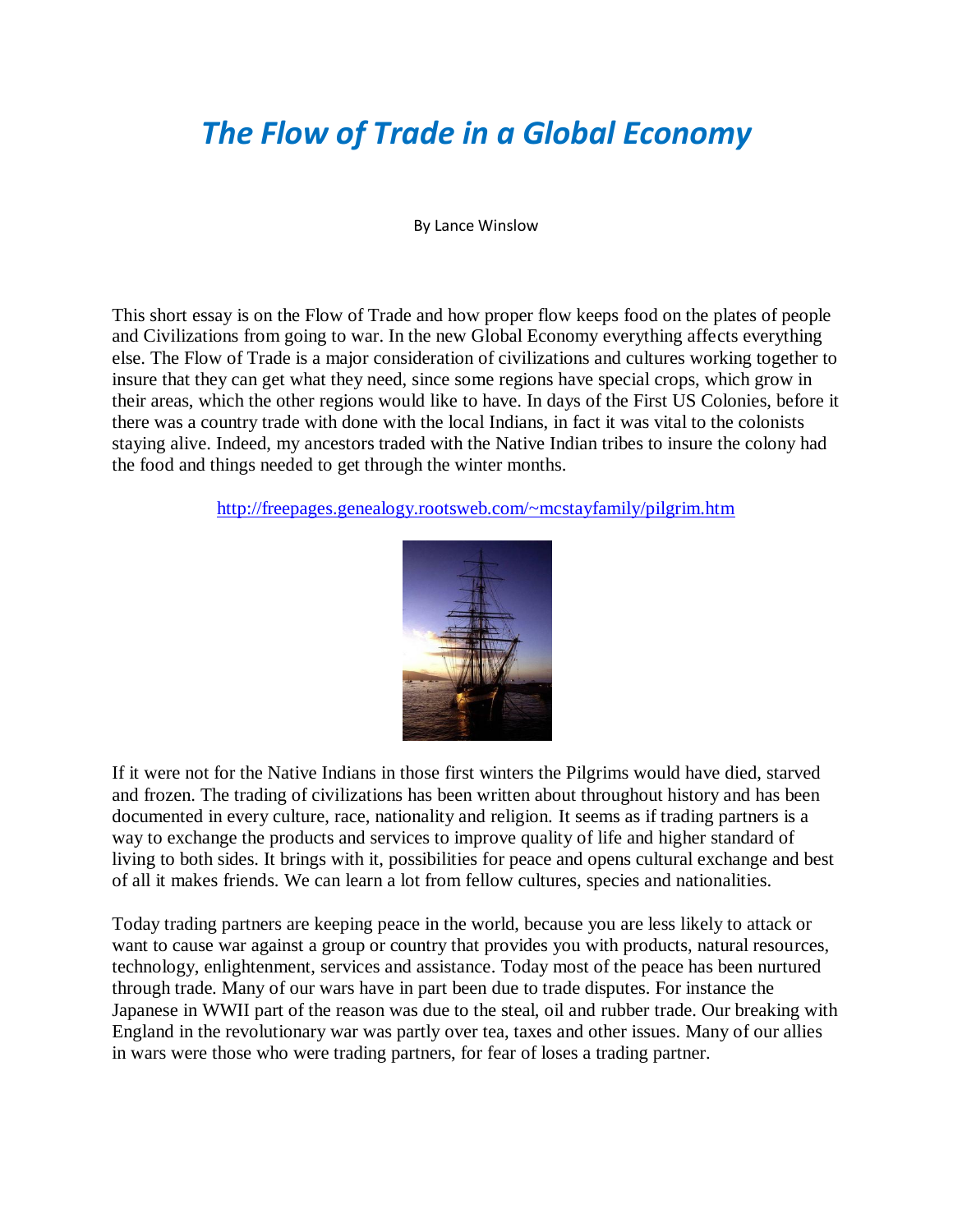Often mankind attempts to justify war over natural resources like oil, perhaps in the future it will be water? In the news most of our hardships or disputes come from unequal trading partners trying to get a little extra by manipulating currencies. Free trade is a good thing provided the sides trading have what the others need, items they do not wish to produce or cannot produce for the same costs due to regional temperature variations, labor forces, raw materials or cultural norm. Free Trade is a great thing, as long as that trade remains a fair trade.

If fair trade cannot be reached as a balance, sometimes triangle trading partners can take the place or a currencies adjust a completely free trading global market can exist. Triangle trading partners worked because one country needed something but the trading partner did not need what the other had extra to sell, but a third partner did and the first partner only had enough to supply her own country. But the first partner needed what the third partner had. Eventually the trading partners ended up using a unit of trade such as gold, silver, etc. Then eventually gold coins and silver coins and currency came into play.

In Amsterdam a whole new trading hub evolved with interest, currency, banks, and trade of every good known to man at that time. This was the culmination of centuries and a millennium of trading. Civilization and modern living with amenities and time for recreation, thinking and personal items became possible and pushed the world into a better place of working together. Wars of course did not stop, but rather a shift in thinking began to take shape. Trading partners and allies are generally all part of the strategic thinking of wars or of peace.

The Germans before WWII used the trade payments as a tool and established a bureaucracy to slow out flow, while collecting the inflow of goods, thus insuring it owed money and therefore existing trading partners would not want to go against them for fear they might not be paid; literally becoming a cancer or parasite on the outflow of money or on the flow the float. Often still countries attempt to manipulate flow. Trade organizations are set up to keep flows fair and products and goods flowing so no one trading partner can hurt another. When the parasites of flow attack and manipulate the flow of trade whether in or out they do so at the expense of the people and business, jobs and families of their trading partners. This is why in WWII, the Japanese literally felt as if the act of war was the US blocking their trading needs and not their attack on us at Pearl Harbor. The world is still not perfect.

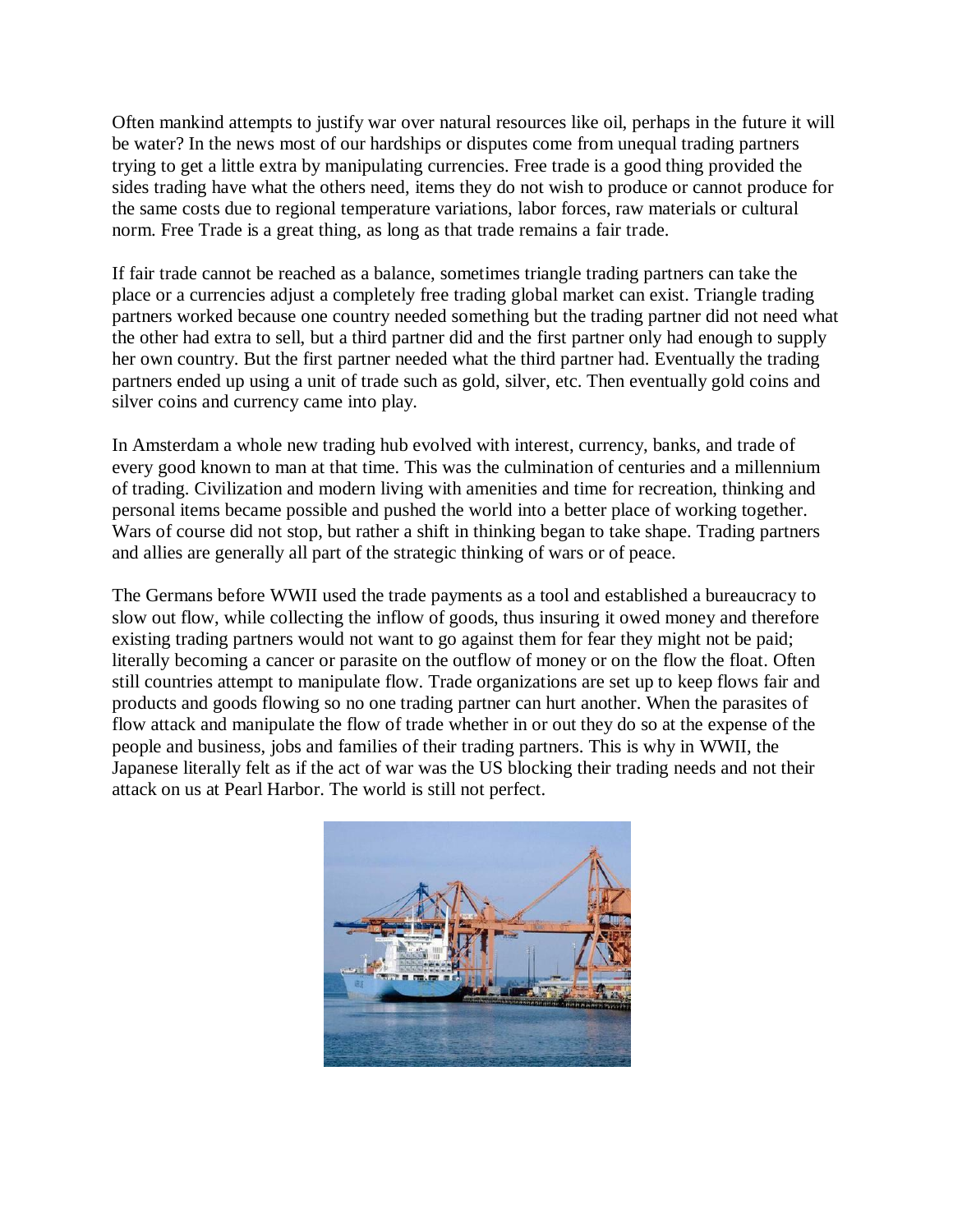Now we find China and Japan manipulating currencies to get an edge. Meanwhile stealing technology or we secretly give it them; for instance their satellite programs and recent man in space. Stealing of the P-3 and the problems at Los Alamos where secret scientific research was collected and then the spy for sex FBI scandal. Our trade deficit with China today is 433 Billion annually in 2004 a we figured 2.7 million jobs have ended up there. China also owned 88 Billion in US Treasury notes to hedge against their undervalued and manipulated currency, all this very interesting and those are now old figures, today the numbers are seriously jeopardizing our Nation's economic future.

The Japanese have come to America with trade delegations and take pictures of everything we make. Stealing technology and taking information from niche manufacturers of components, then copy the stuff and manufacturer it there, now it is China that is playing that card. Problems of piracy are on a grand scale, but the PTO in the US favors the foreign competitors who scan thousands of inventions per day and take and make the stuff there in other countries, US based technology. There are so many disclosure regulations on Corporations and private companies, the corporate intelligence espionage gatherer has little trouble finding what they want.

For every dollar of products we sell in China, they sell six dollars here. Industries like plastics, toys, electronics, heavy equipment parts, shoes, trinkets, aerospace parts, semi-conductor components for computers. It is a huge issue and with 1.3 billion people to employ, before that thirst is satisfied there is no end in sight or possibility of their labor source balancing out with unions or supply and demand issues to drive the labor costs up anywhere near that of the US. The average worker there could cost as much as \$1200.00 per year there, but here try over \$24,000.00 and shipping the products half way around the world for assembly is also irrelevant considering the low labor costs divides.

To compete our companies are hiring them to make the stuff there, costing jobs here, but in the end staying in business. Why are companies here doing this? Well unions, lawyers, regulations all drive up costs of production and make efficiency rather irrelevant. When we saw these issues get so bad about 2 decades before we initiated NAFTA, so we could open trade with Mexico. Today NAFTA, which covers all of North America and Mexico and a few other partners has rules such as 51% of all vehicles are to be built in a NAFTA country. Again the reason why BMW, Mercedes, Honda, Toyota, Nissan all have plants here. These plants thankfully must hire labor from here in the states, which is good for the workers and employment, but much today is built by robots. Article on efficiencies in manufacturing; <http://www.carwashguys.com/finite.pdf>

Realize also that components or even completed products are built in Canada and Mexico. In Mexico is costs me 50% to send over business equipment as an extra tariff. US companies have huge factories over the borders in Juarez near El Paso and over the borders from Laredo and Brownsville, TX. Besides NAFTA there are huge trade organizations and treaties. The WTO has been a big devastator of jobs for textiles, shoes, etc. in Monterrey Mexico all those jobs now have moved to China. Previously in the Southern States were factories for carpets, shoes, clothes, linen, suitcases, furniture, etc. But most of those jobs went to Mexico and now to China and even today China says they are losing those jobs to other countries with lower wages. China losing manufacturing jobs too: <http://www.bizjournals.com/sanjose/stories/2003/10/13/daily64.html?f=et79>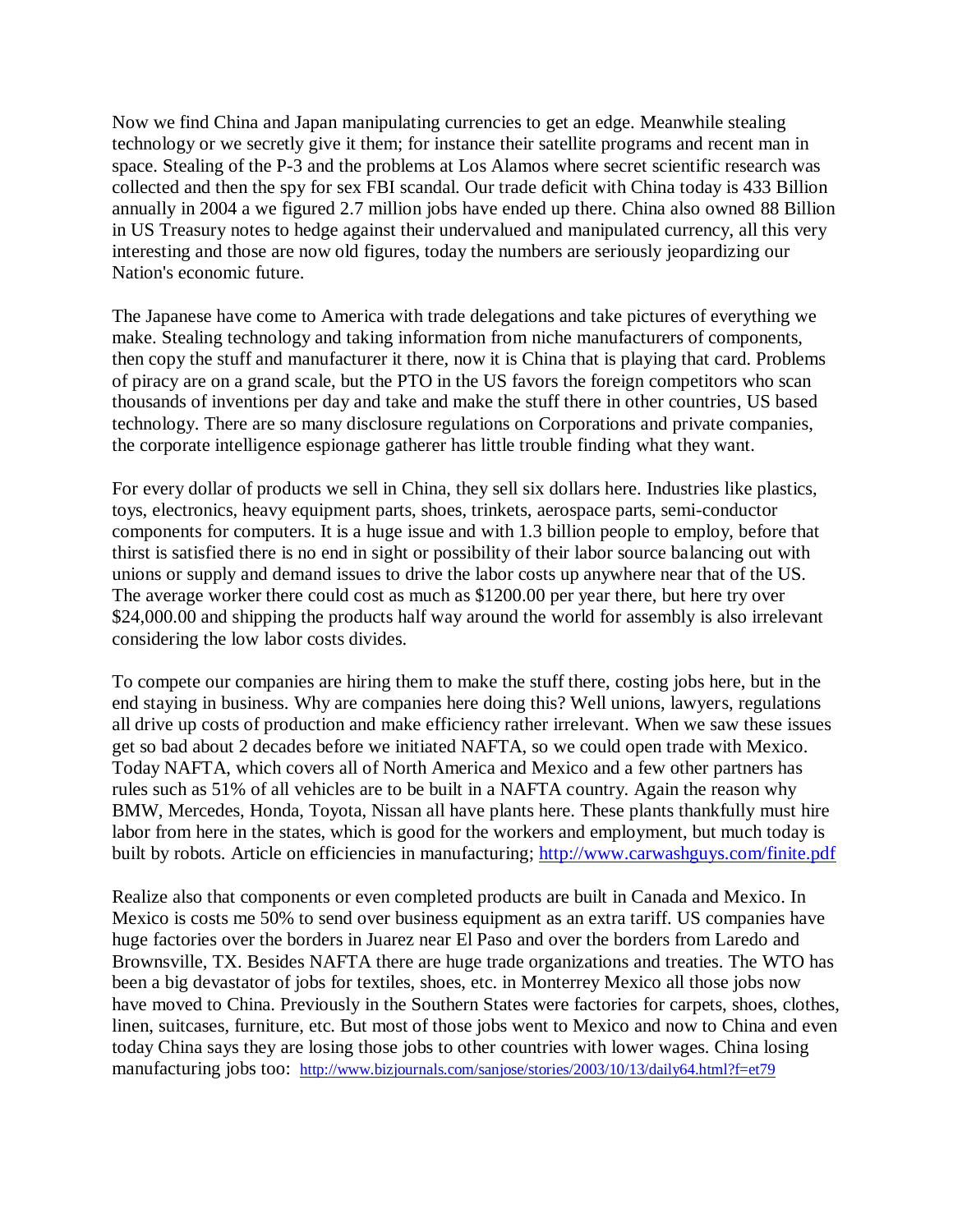In hind sight the workers in GA, AL, TN, SC, NC, OH, WI, MI, etc. are asking well look what great job that did? And to some extent they are correct. But that is not all that was affected. If you look at all the old mills in New England those factories closed too, workers would not take a pay cut or work the Fredrick Winslow Taylor (yes an ancestor of mine through Ann Winslow of Philadelphia). Instead demanding greater benefits with less production and productivity. You may wish to read: *Collision Course* by M. Maynard, *NAFTA,* and S*elling of Free Trade: Nafta, Washington, and the Subversion of American Democracy* by John Macarthur.



You can debate both sides, well I can or anyone who studies trade and economics. The idea of free trade is fine really if all things were equal. Well, all things are not equal; we have in this country all sorts of laws. OSHA, EPA and over regulations in all industries many over lapping and then through in states like CA, MA and it is a wonder you could produce anything; including a toothpick, which by the way for such a simplistic item, you would not believe the regulations. Think about it, the damn items come from wood and trees. You want to back track to the timber industry in Aberdeen, Washington? First you need to cut down and harvest a tree? Woooo, slow down horsy. In Aberdeen; [http://www.carwashguys.com/tour\\_aberdeen.shtml](http://www.carwashguys.com/tour_aberdeen.shtml), there are the environmentalists. And forget the fact that all the trees were cut down outside Bangladesh and the great floods a mud came later.

We have environmental laws here so the tooth pick manufacturer will have to get the wood from somewhere, where it is okay to cut down the forest. Thus, timber jobs are a loser, paper manufacturing is a loser, building materials like trusses etc, must come from somewhere else. Otherwise you find you self in the middle of a lawsuit-Sierra Club. Well then the builders need to make sure they have supply so when Enron decided to sell timber futures they found the best deal in Canada, who was checkerboard clear cutting. But with housing growth in the US propping up the economy along with financial institutions loaning on new housing starts the game continued. However the timber industry in Canada was abusing its environment and upsetting the people there. Since they were dumping, selling below the cost to reproduce the forest of which they had no intention like that of the US, which is required by our laws to replant the forests, which you can see in ID, WA, OR, CA and it is extremely prevalent in the Olympia Peninsula.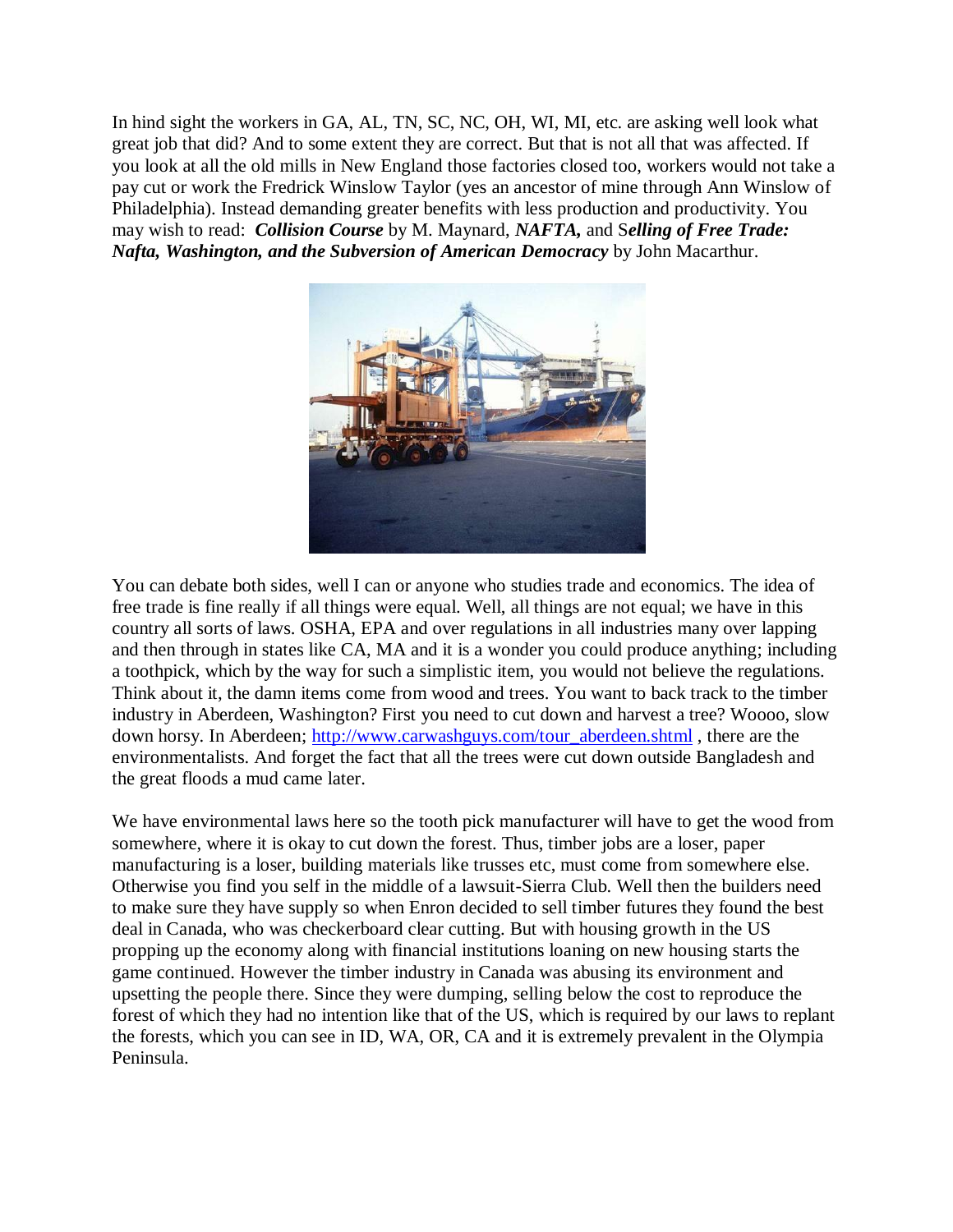When over regulation makes it impossible to compete and manufacturers cannot make up the difference and the labor unions will not help to streamline, work more efficient and demand the same high pay while taking the productivity needed to sustain the company for granted the company has no choice but to close the facility and manufacture somewhere else or close the company all together for instance the PillowTex Company a long time hold out which crumbled under pressure recently from the Kmart downsizing. If you look at some of the cities we have been to and studied we see the problems of over regulation and hard core union short-term thinking.

Of course the unions are angry at the high salary of the executives which have gotten a little out of line especially as the companies are laying-off workers and the company is not making a profit. However, a man should put in an honest day for that which he was hired and -that does not mean just showing up and punching the clock but actually providing some real work and productivity. When we travel the country we see closed factories, boarded up small businesses which made money selling goods and services to those workers, now downtown is a ghost town, the mills are closed and many people have left, the ones remaining have gone on the public dole and get a small government check each month. Who has won?

This is what people are saying who are against free trade, but in free trade all things being equal everyone should do just fine. Another issue is the imbalance of money flow and trade deficit issues where our money flows out and does not circulate here, meaning people have less of it. Think of it this way. A Wal-Mart goes into a small town which is a hub for five other towns, the towns try to keep it out, so it goes to the outside of town and no city gets the sales tax revenue share. Then the small businesses which compete for things that Wal-Mart sells cannot stay in business, so the employees are forced to go to work at Wal-Mart. Then people buy from Walmart at lower costs due to economies of scale. And use a number of other strategies such as slow pay to Wal-mart vendors exercising their control on the float of payments out ward.

Do not blame Wal-Mart, Sears, Dell and many other large corporations have been doing this for decades and are getting better at it every day. On a micro scale if you can call those businesses micro. After all Wal-Mart is exactly 10% of our countries GDP. It employs the most people of any company and even more than the government, but what is being done is the same as the strategies of those trading partners, which hold up transactional flow of payments.

Also Wal-Mart is able to get the labor and pay less by adding benefits again due to economies of scale that small companies cannot. It would not matter anyway because small companies cannot compete on price without massive co-ops or a franchise system, which passes on the savings of those economies of scale to their franchisees. Usually in a franchise which runs more like that of a governmental structure adds on costs for the economies of scale buying and passes it onto the franchisees by taking out the money in the flow. Some might be critical of this because the franchisees best interests are not in mind and therefore their actual success against big box stores like Wal-Mart is hampered.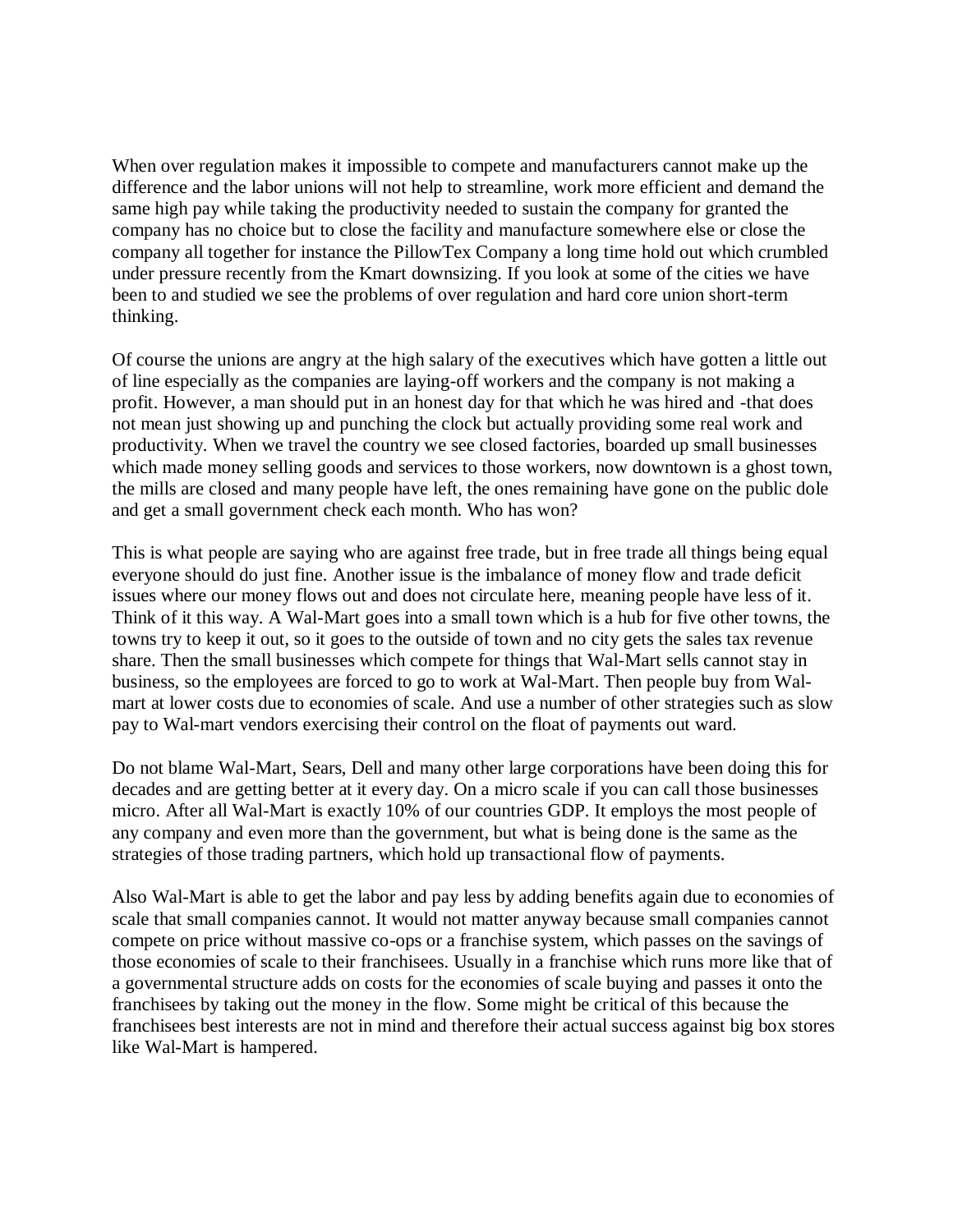After all Wal-Mart changes oil, sells fuel, has a bank inside, restaurant, QSR-Quick Service Restaurant, develops film, has a garden center, etc. Now then you understand why Wal-Mart keeps growing and why Sam Walton was a brilliant man, basically he studied what worked, the competition, the flows, cycles, frequencies, etc. [http://www.parthe.net/\\_cwg1202/00000029.htm](http://www.parthe.net/_cwg1202/00000029.htm) and of course there in Bentonville he collected all the data and duplicated it over and over again. Who wins? Every consumer that shops there; Sam Walton also said that he would always purchase American products first provided that they had equal quality and price. Good for him? So then this will employ America while feeding America right? Well sure enough, how could it not? It works, a complete closed loop. Employing and supplying like Henry ford use to say, we want to pay our workers enough so they will buy our cars, we do not need a union. A noble effort and idea shared by the wise.

Fortunately, Sam Walton kept his promise to the American People and unfortunately the government, legal system and unions did not keep their promises. The government attacked businesses and over regulated them. The attorneys used this to get a double whammy suing class action on top of governmental regulatory fines which were under the impression that the should fine the same amount as the costs of their budgets to the businesses they regulated. Meaning even if the business broke no rules, they would have to find something to justify the existence of the created bureaucracy. Go read the book; *The Business End of Government* By Smoot. *Fountain Head* and *Atlas Shrugged* by Ayn Rand. Read this while you are at it. Another recent book is: *The Case Against Lawyers* By Catherine Crier. By the way Catherine; excellent book if you ever happen across this page on a search engine, I want you to know I mean that. Also to illustrate my point I recommend and this one will make you as angry as Smoot's book, but it is correct and it is a shame for America: *Death of Common Sense: How Laws are Suffocating America* by Philip K. Howard. What is shown in this book clearly is not what was intended by our founding fathers.



In 2003 on C-SPAN, there were two gentlemen debating free trade one from the CATO Institute for free trade, yet he failed to mention the real problem, the lawyers, over regulation and government bureaucracy. I had to call in and enlighten them on the issues and what is really going on, they seem to be under the impression that Americans did not want to work in manufacturing jobs? If the CATO Institute is going to go on National Television and debate free trade, then they must explain the whole truth to the American People. For a conservative free enterprise think tank, surely they have more depth to understand the plight of the manufacturers in this country. Not everyone can run a service company like me? We need all kinds jobs and if we are going to import, then we need to export too. If we export we must maintain proper relations and import from those reciprocating countries.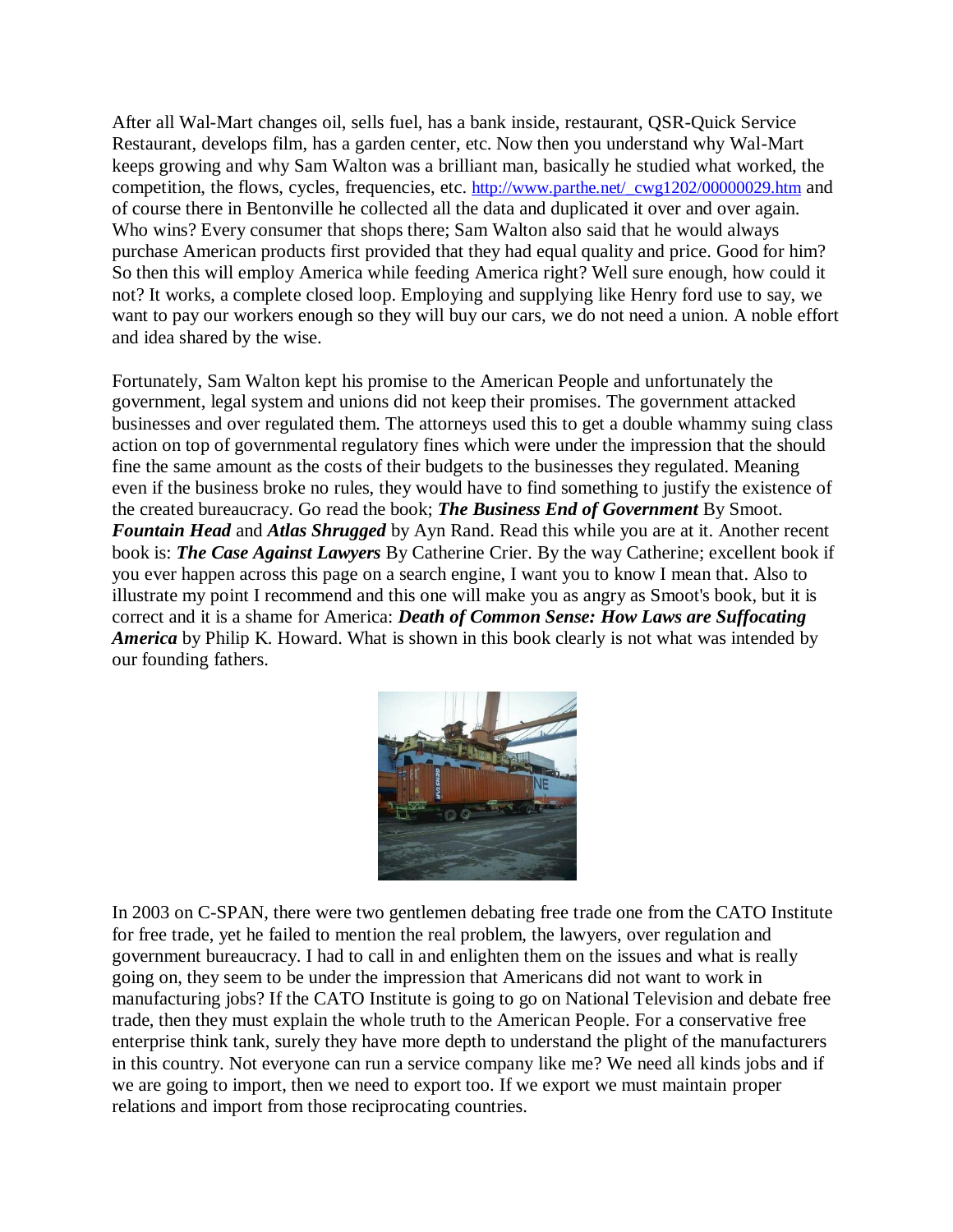When we lower tariffs and those countries we trade with raise them, we lose. When we raise tariffs they lose. When someone loses they are disrespected and modern human psychology indicates that when people are disrespected they want revenge. So there is a second reciprocal response and a third and a forth and this is a lot like a war isn't it? Yes it is and this is why we ought to get along. VonClauswitz would have been good a trade negotiation and trade war escalation. We often cause issues that do not serve the best of mankind, trade is good for humankind.

For instance the fruit in Brazil grows better tastes better than the fruit in Florida. The fruit in Africa is bad so they might be happy with the fruit from Florida. If we restrict and tariff the fruit from Brazil then they are mad at us, but we say we will buy your oil or ethanol, but really it is a drop in the bucket for us. The fruit farmers in Florida have years of drought like problems and drain the Everglades. This causes pollution issues since the solution to pollution is dilution and less water means greater parts per million of pesticides, fertilizers, etc. Florida needs to have larger reservoirs to collect the storm season water for their populations and use desalination as they are doing now in Tampa Bay.

Otherwise we ought to buy the better fruit from Brazil and maybe use the land in Florida for something else. Once they have the water supply grow the fruit here and let the consumer decide which fruit they like best provided that Brazil does not steal water from their natural settings either, same with grapes, wine, strawberries in CA and Specialty berries in North Eastern UT. You might want to take this opportunity to catch up on the flow of water in the United States and the weather and rivers and agriculture: Please read *The Flow of Water* essay in this series, as water is yet, another serious issue.

Another issue is Ethanol Plants, they need corn, but corn takes water and states like Nebraska, North and South Dakota, Montana, Idaho, Kansas that are in drought. So if you take the water to make corn, to process (which also takes water) to make fuel and in the process release CO2 then where are you really in terms of trade? If other countries want the ethanol and it is an export crop then, we leave the CO2 for us to breath and the water bill here too? Luckily in this case we can use all we produce, but this is an example of the cause and effect of linear thinking in theories of trade.

North Korea has trading partners; Japan for fishing lures and supplies. It's exports are minerals, metallurgical products, manufactures (including armaments); agricultural and fishery products. And it imports petroleum, coking coal, machinery and equipment; consumer goods, grain. In times of non-drought it ought to be exporting Ethanol processed there made from corn with the Bt. Gene (super-corn GM), not plutonium for nuclear weapons. All countries have specific things that are abundant in the region. Middle East it is oil and sand. We do not need the sand but can use it to make cement. So perhaps we should import sand and oil from there and they can buy cars, computers, and other things from us. By developing trading partners, we can keep peace if of course the Westerner Hatred thing can be educated out of the population, something that will have to be done for the future of World Trade?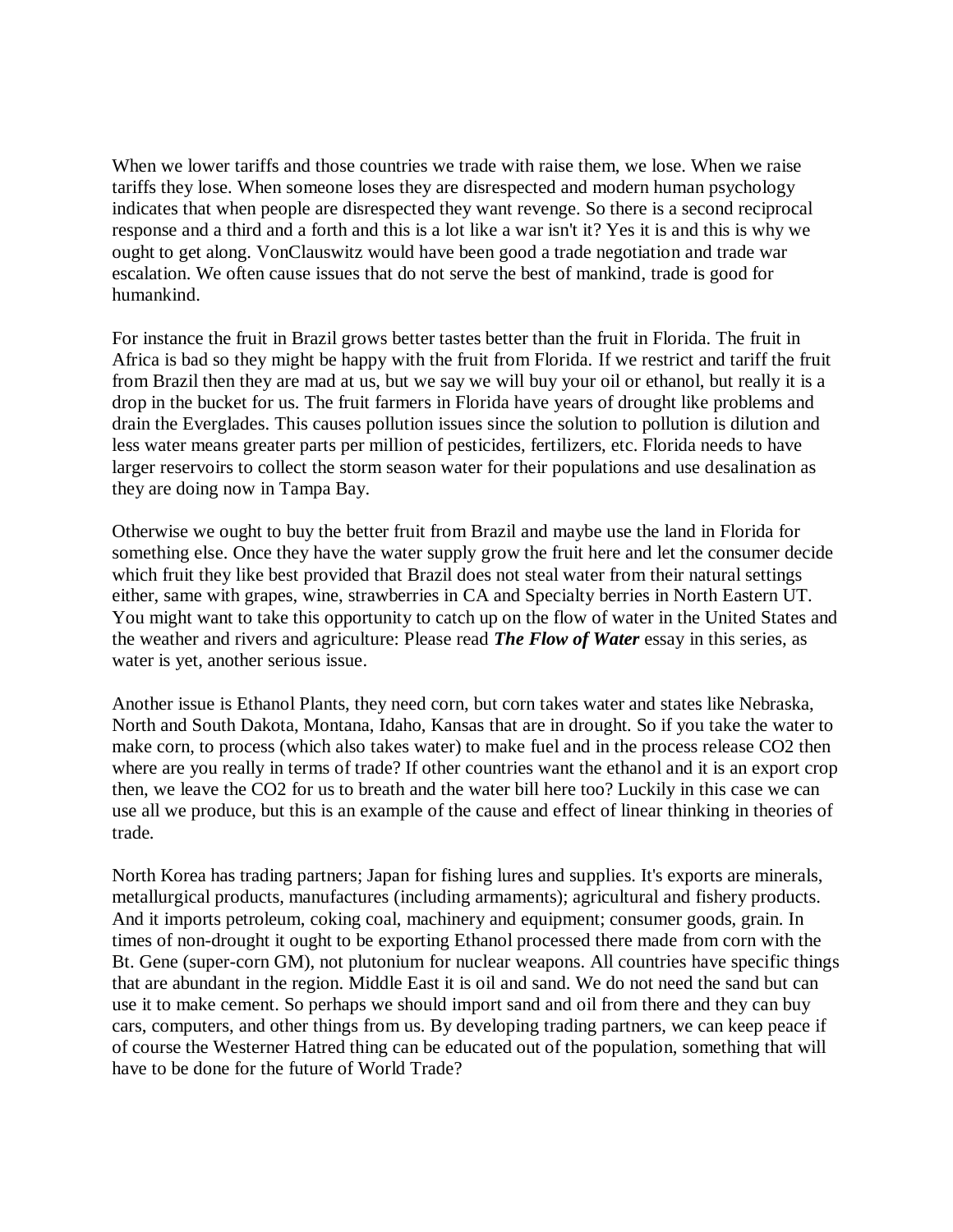One thing that we in the United States need to be careful of is buying products from other countries and they take that money and rather than buy what we produce the end up buying us. For instance our companies; Telephone companies, media outlets, Car Manufacturers, refuse companies, bus companies, water companies, food distribution companies, trucking companies, truck manufacturing companies, large commercial real estate companies, golf courses, Aerospace companies, let's see give me a few minutes and I can think of some more. You see the issues here? If we buy some of their companies and they buy some of ours, that is Even-Steven. But if we buy consumables and they buy our infrastructure and companies then the problem is compounded because they end up scraping the crème off the float and the flow.



In other words the money they make selling to us domestically, while they own our companies allows them to buy more companies and retain more profits that they send overseas. Once they have all this money they have to spend it on projects elsewhere or here, but really capital expenditures here is a dead issue with all the regulations after all we are having a difficult time getting our own companies here to do that. After all why should they want to re-invest in America when they can get a higher return manufacturing overseas, leaving no jobs here for Americans, so they can continue to buy. Thus the average consumer is upside down in their cars, over extended on credit card debt and living in a house, which they the consumer may have 10- 15% equity and probably less with all these new home sales on 2-3% down and all the refinancing to pay off short term debt.

Now let us look at Wal-Mart again; you buy a product there, 6% goes to the employees, 10-18% is profit to the company, 25% goes to other costs and 50% goes to re-stock or the cost of goods sold. Of the 50% about 20-25% goes to China, a guess, but you get the point. Now then, how long will it take at 433 Billion dollars at year for China to have all of our money, leaving no money flow for us to circulate? At a 17 Trillion dollar economy less than 40-years minus the 1/6 they buy from us. Some say that if we keep putting money into our economy, it would take forever, but if we do not then eventually all the money flow will go. If China buys our debt then eventually they own us, no need to worry about a war, they are buying America, due in part to our own mismanaged trade, so whose fault is that? Not necessarily China, as they are doing what's in the best interests, and we should make sure that trade is not only free, but fair too.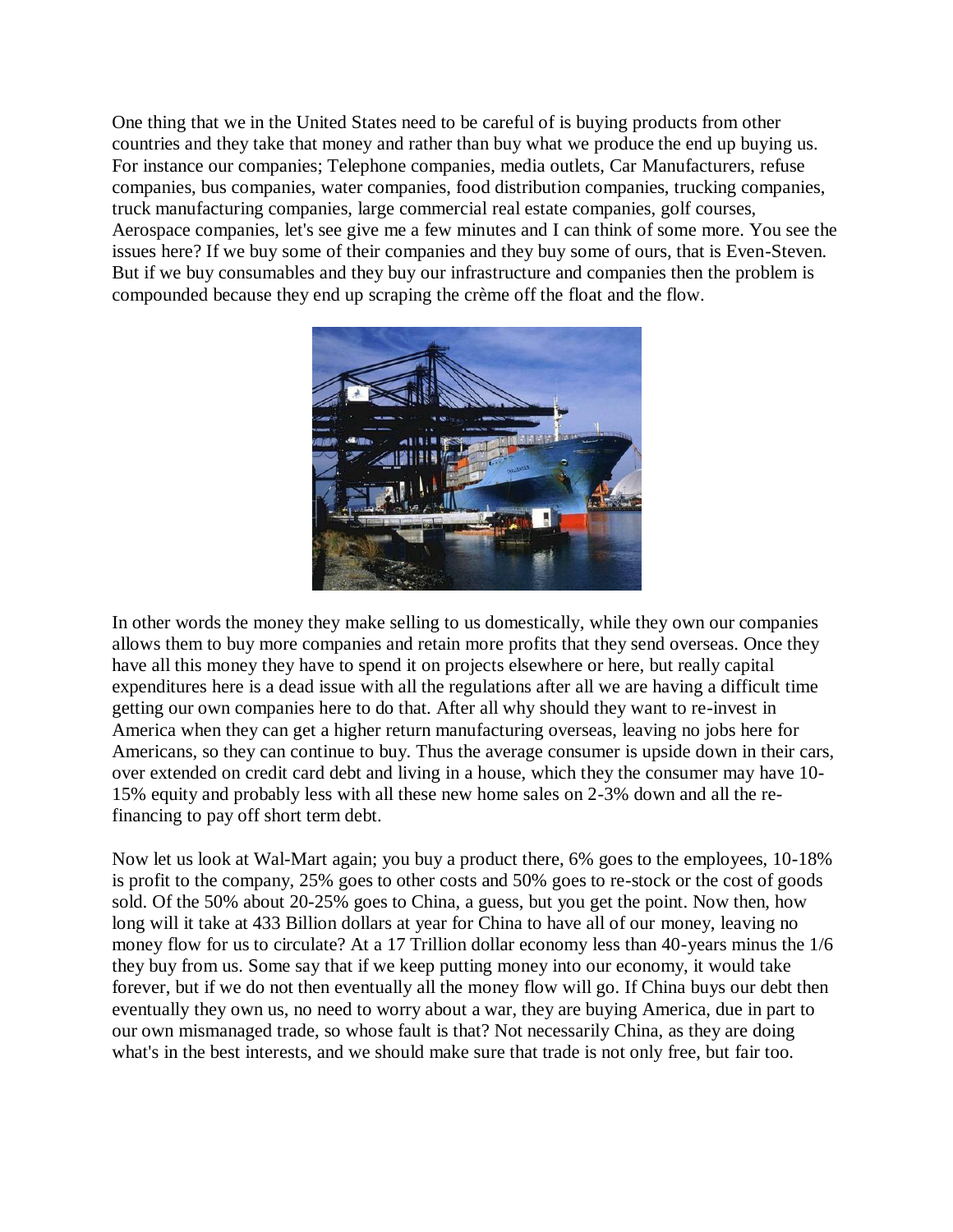Now some of that money comes back since expanding emerging markets need things. But only \$3s in 10 are coming back to us, but how is it coming back? Is it coming back in consumables? Are they buying automobiles? No, we cannot produce the automobiles as inexpensive as South Korea, Japan or India, our labor unions, regulations and factored in costs of lawsuits or even threats of potential lawsuits will not allow us to. So they will be buying the automobiles from them not us. Well then will those countries be buying from us as they expand? Yes, but it takes a while and still we have an upside down flow to those countries as well. The trade flows are a serious issue. It seems tough to do business in a country, where your own government is constantly attacking your hard work efforts to supply jobs and capital.

The lawmakers make regulations and then the lawyers find people to complain to bring about regulatory fines or actions and then the lawyers use these for basis of a class action against the company. Thus, we allow this to cut off the hand that feeds us while the regulators make a name for themselves so they can join their lawyer friends defending the regulation insanity they helped create while they were there. Or these regulators run for office with all their notoriety to make more laws pandering to the voters who have not worked an honest day in their lives. Those that have worked or run a business, produced, well they would not vote that way. Neither would any rational person once they learn Economics 101 or unless the mass media becomes their add-on brain and it tells them too.

With everyone ganging up on the entrepreneurs and companies, the companies no longer feel beholden to the American Ideals that they once had and except for a few hold outs have decided to take their money and vote with their dollars to manufacture elsewhere. Thus, a transfer of technology, innovation, and capital of epic proportions; this compounds the problems of the trade deficit. So what is the answer? Well, it is simple really; all regulatory laws must be reality based and all trade deals must be both free and fair. Those rules and regulations that do not fit the fair and free scenario must disappear if they restrict flow on all sides, on the US side and our trading partners. Free trade means free trade. There is nothing free about the parasites of flow, tariffs, quotas or obstruction. Please read this essay on *The Flow of Money - Allegory of a Beach Ball:*. **<http://activerain.com/blogsview/372288/Beach-Ball-Affect-Allegory>**

The bigger problem is that the US has the best policies for those we trade with, yet our trading partners have not considered the benefits of the Western World's WIN-WIN situation, instead laughing at us and when we try counter their attacks they scream and yell and want more free stuff and they want sanctions against us. It is a lot like the person on welfare, give them everything and they want more and if you let them vote they will keep voting for more free stuff until the system collapses, perhaps the reason for Plato's comments in the Republic or Milton Friedman's *Free to Choose*?

The system is broken. It needs to be fixed. **The Flow of Trade** is important, we cannot be taken advantage of or we will trade the middle class of America for it. If we lose the middle class we lose what it means to live free and our rights to pursue happiness. We throw away the gift that all those who died to protect such rights have given to us. We cannot let them die to no avail. I cannot accept that. Let's stand tall and proud together, get on the same page, admit that the regulatory quagmire, overzealous litigation and attack on American Businesses from the; politicians on both sides, and grandstanding of podium pushers has to stop.